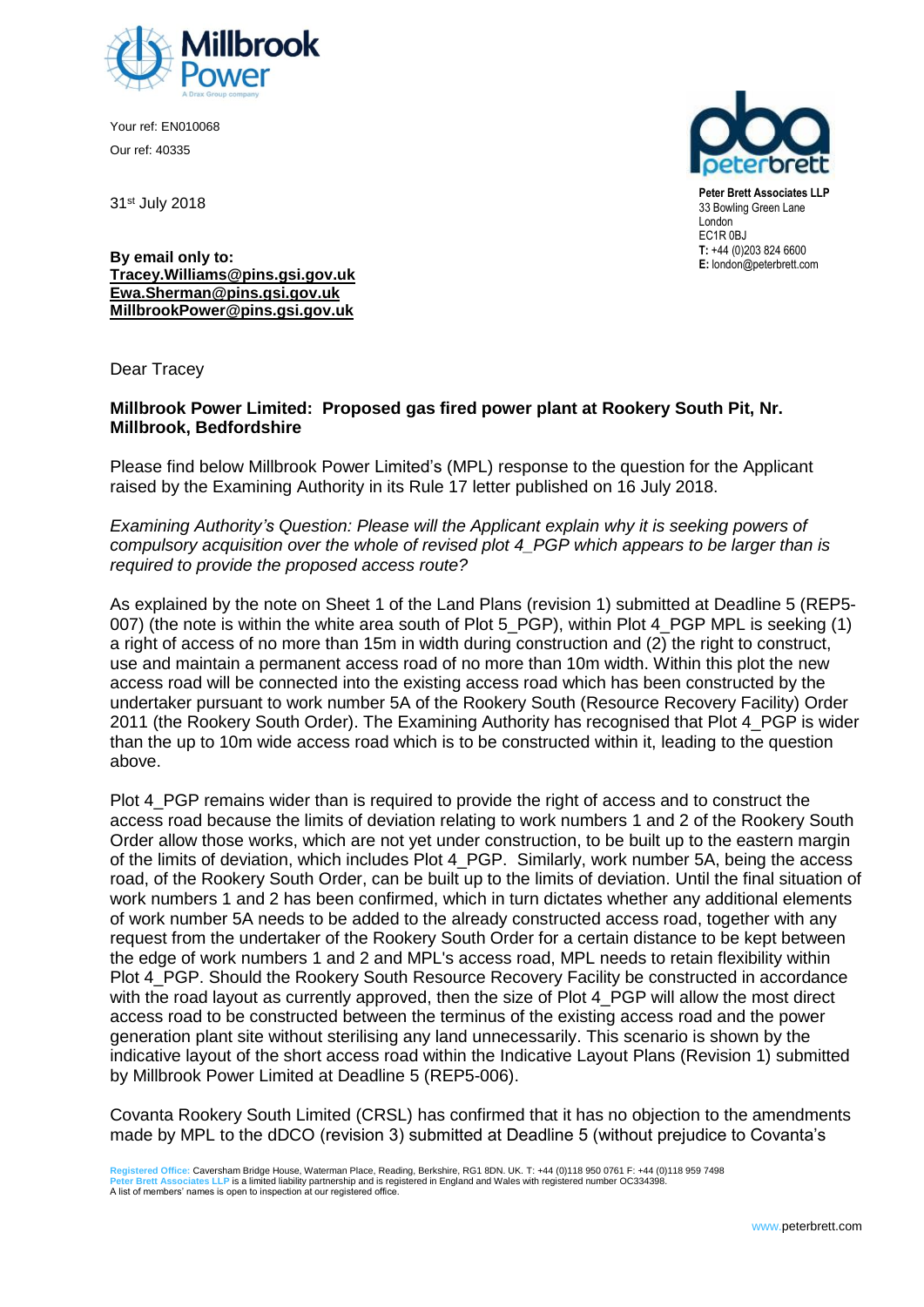

position in respect of amending the Rookery South Order). CRSL agrees that the amendments made to numbered works 2A and 2B of Schedule 1 accurately reflect the fact that the access road has now been built pursuant to numbered work 5A of the of the Rookery South Order. CRSL is also content with the changes made by MPL to the plans submitted at Deadline 5, being the revised:

- (a) Land Plans;<br>(b) Works Plans
- (b) Works Plans;<br>(c) Rights of Way
- Rights of Way, Streets and Access Plans;
- (d) Site Location Plan;
- (e) Existing Site Layout Plans; and
- (f) Indicative Site Layout Plans.

Discussions are ongoing with Network Rail's solicitors and the Applicant understands that Network Rail will be submitting its comments on the protective provisions for the benefit of Network Rail in the draft DCO at Deadline 6.

We look forward to hearing further from you in due course and please do not hesitate to get in touch with any queries.

Yours sincerely

**Dermot Scanlon** For and on behalf of Peter Brett Associates LLP